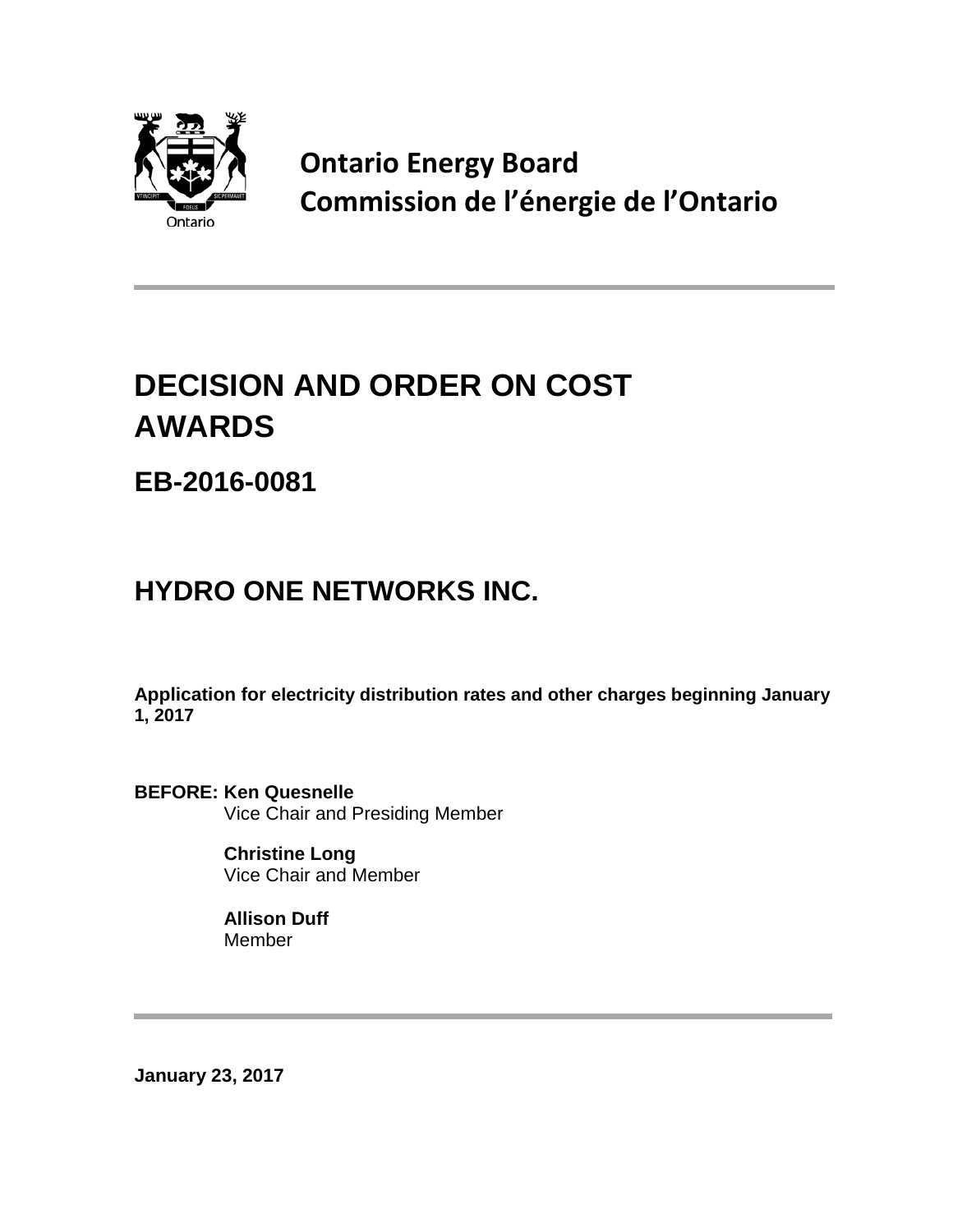#### **INTRODUCTION AND SUMMARY**

Hydro One Networks Inc. (Hydro One) filed a draft rate order application to implement the final year of its EB-2013-0416 cost of service decision with the Ontario Energy Board (OEB) under section 78 of the *Ontario Energy Board Act*, *1998*, S.O. 1998, c. 15, (Schedule B), seeking approval for changes to the rates that Hydro One charges for electricity distribution, to be effective January 1, 2017.

The OEB granted Energy Probe Research Foundation (Energy Probe) intervenor status and cost award eligibility.

On December 21, 2016, the OEB issued its Decision and Rate Order, in which it set out the process for Energy Probe to file its cost claim, for Hydro One to object to the claim and for Energy Probe to respond to any objection raised by Hydro One.

The OEB received the cost claim from Energy Probe. No objection was received from Hydro One.

#### **OEB Findings**

The OEB has reviewed Energy Probe's cost claim and finds that Energy Probe is eligible for 100% of its reasonably incurred cost of participating in this proceeding. The OEB finds that Energy Probe's claim is reasonable and Hydro One shall reimburse Energy Probe for its costs.

#### **THE ONTARIO ENERGY BOARD ORDERS THAT:**

- 1. Pursuant to section 30 of the *Ontario Energy Board Act, 1998*, Hydro One shall immediately pay Energy Probe Research Foundation \$4,441.05.
- 2. Pursuant to section 30 of the *Ontario Energy Board Act, 1998*, Hydro One shall pay the OEB's costs of, and incidental to, this proceeding immediately upon receipt of the OEB's invoice.